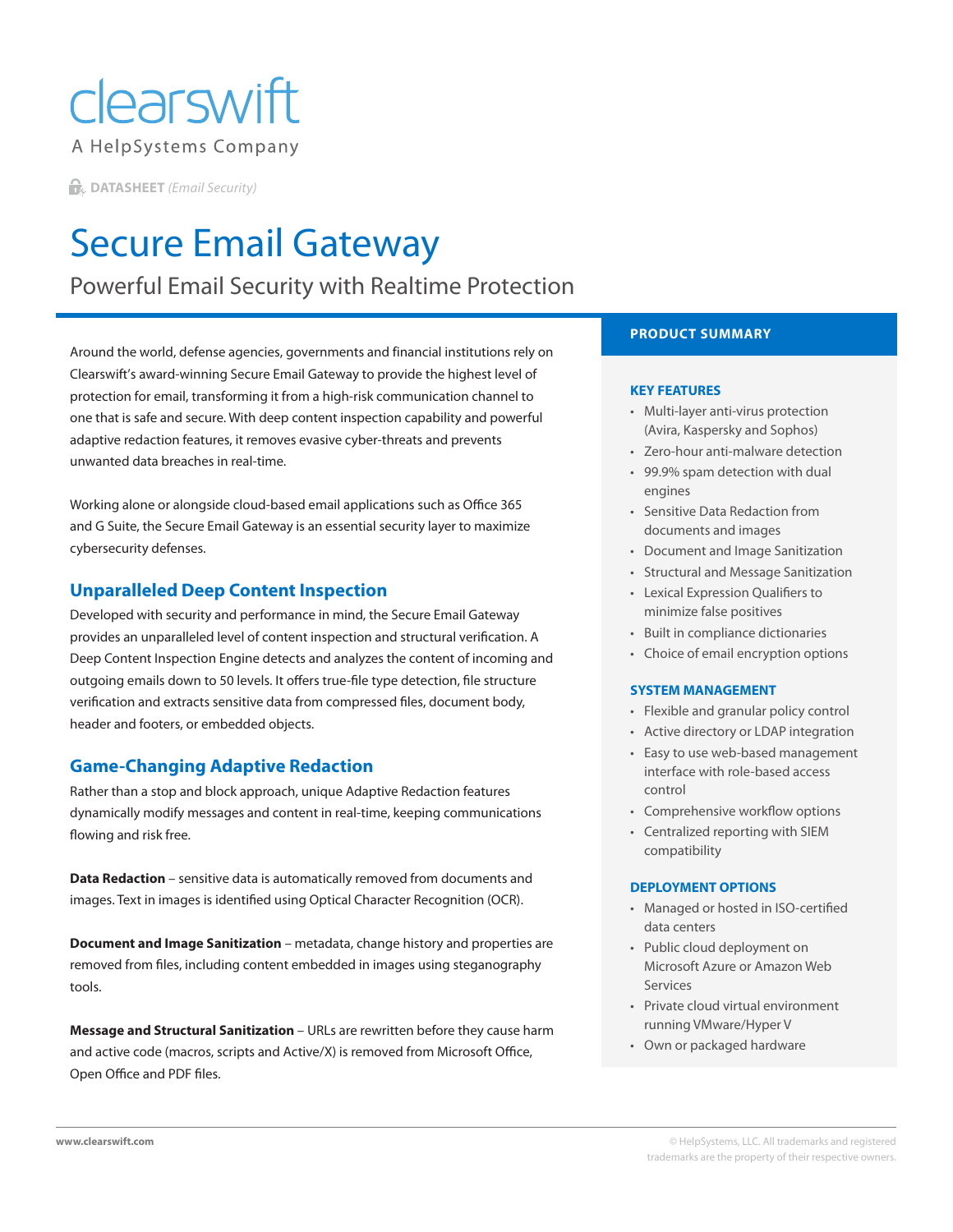#### **Inbound Threat Protection**

With a choice of Avira, Kaspersky or Sophos anti-virus software engines that update every fifteen minutes, email is well protected. For additional protection against embedded Advanced Persistent Threats (APTs), ransomware, spyware and phishing emails, these technologies are supplemented with zero-hour anti-malware features and active code detection that the Message and Structural Sanitization provides.

#### **Multi-Layered Spam Defences**

Dual anti-spam engines reduce the amount of spam reaching the end user and the number of false positives. DMARC, SPF and DKIM support reduces spam even further. The multi-layered spam defense mechanism achieves 99.9% detection rates. An Outlook Spam Reporter is included so that spam can be monitored, registered, and eliminated.

#### **Outbound Data Loss**

The Secure Email Gateway minimizes the risk of employees accidentally sharing confidential information and protects valuable company data that malicious insiders may try to exfiltrate.

Powerful lexical analysis and regular expression rules search messages and content for key words and phrases. When policy violations are found, sensitive data can be automatically removed, or managed by System Administrators or Line Managers.

#### **Regulatory Compliance**

Data loss prevention (DLP) is a key concern for organizations who need to comply with regulatory requirements such as GDPR, HIPAA, SEC and SOX. To save deployment time, the Secure Email Gateway includes built in compliance dictionaries and over 200 pre-defined PCI and PII tokens to simplify policy definition and deployment.

The Secure Email Gateway can detect, protect, and audit structured data using Lexical Expression Qualifiers to validate sensitive information. This minimizes the number of false positives as it understands when a number might look like a customer ID number but isn't.

#### **Original Message Policy to change certain elements Received Message**